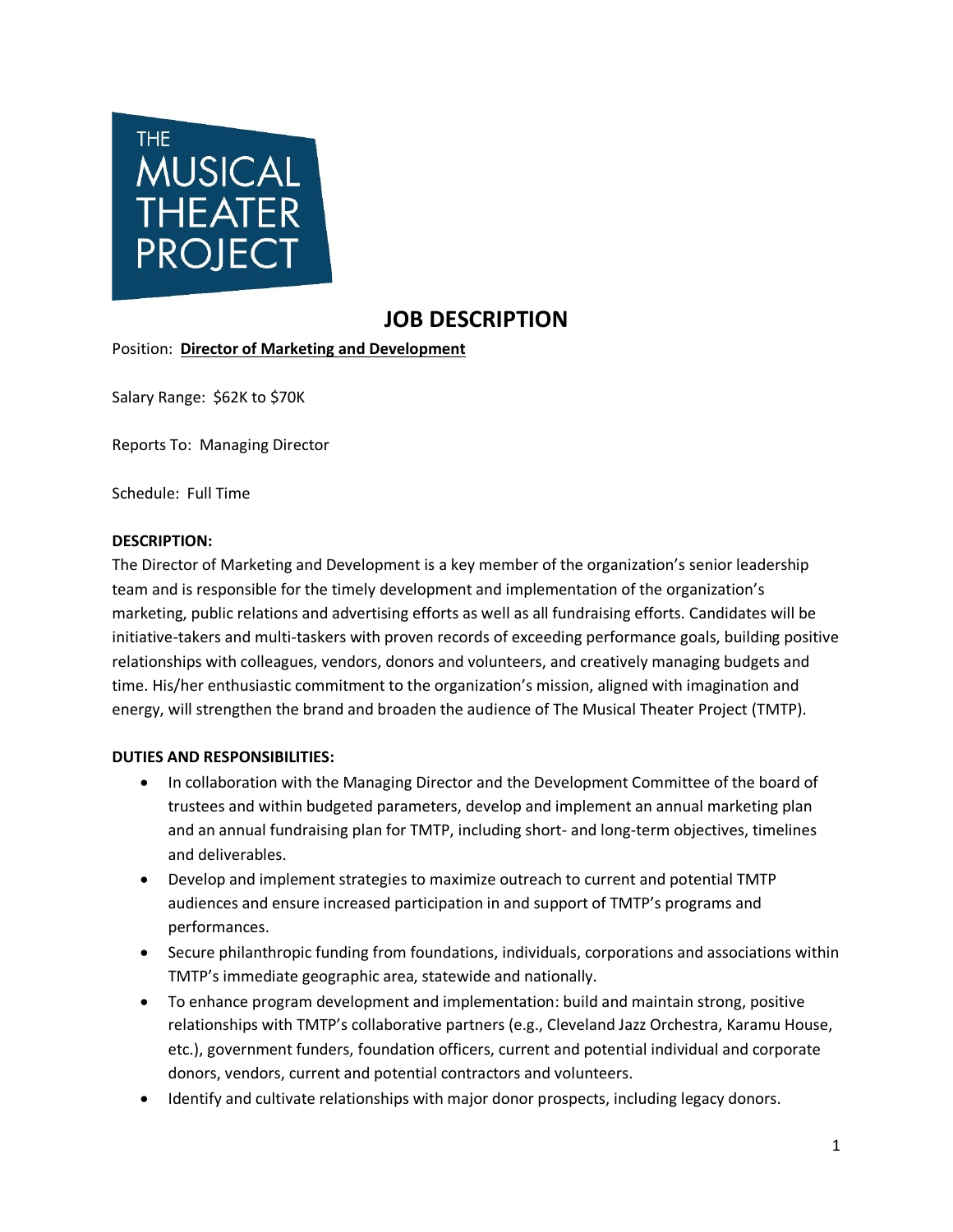- Within the annual fundraising plan, develop an annual foundation calendar that includes submission and report deadlines; write and submit grant proposals and reports; and ensure attainment of financial goals according to the organization's annual operating budget. (Ensure maximum foundation support.)
- Regarding the Cleveland Foundation specifically, maintain a positive relationship with the staff person most closely aligned with Organizational Fund Partners, of which TMTP is a member.
- Build strong relationships with officers from government funding sources (e.g., Cuyahoga Arts and Culture, Ohio Arts Council) and ensure timely submission of all proposals and reports, including maintenance of all data required for such submissions.
- Create and manage annual calendars of both marketing and fundraising materials, including newsletters, press releases, articles and op-ed pieces plus written and electronic annual fund appeals to members, donor and potential donors; ensure addition of new prospect names for each appeal.
- Manage and maintain TMTP's donor database and shared drive of marketing and fundraising data, and ensure accurate and timely data processing, gift acknowledgement and reporting according to timelines set forth by the Managing Director and board of trustees.
- Plan and oversee all TMTP marketing and fundraising events, including but not limited to benefit events, donor cultivation or recognition events and awareness-building activities. Such management includes preparation of all budgets and timelines, vendor relations and oversight of volunteers.
- In collaboration with the Managing Director and Founding Artistic Director, maintain TMTP's website.
- Attend all TMTP performance activities and other events, including meetings of the board of trustees, regularly scheduled staff meetings and other activities assigned by the Managing Director.

## **QUALIFICATIONS:**

- Bachelor's degree required
- Minimum five years' experience in nonprofit marketing and fundraising
- Strong interpersonal skills
- Excellent oral and written communication skills
- Organized and effective project manager, capable of managing multiple assignments simultaneously
- Proficiency with data and constituent record management and gift processing
- Proficiency with Donor Perfect is ideal but not required; familiarity with ticketing databases is a plus
- Familiar with Cleveland's philanthropic and educational communities
- Strong appreciation for the value and impact of American musical theater

## **BENEFITS: Group Health Coverage, Dental, Vision-70% premium covered by TMTP; Liberal PTO policy**